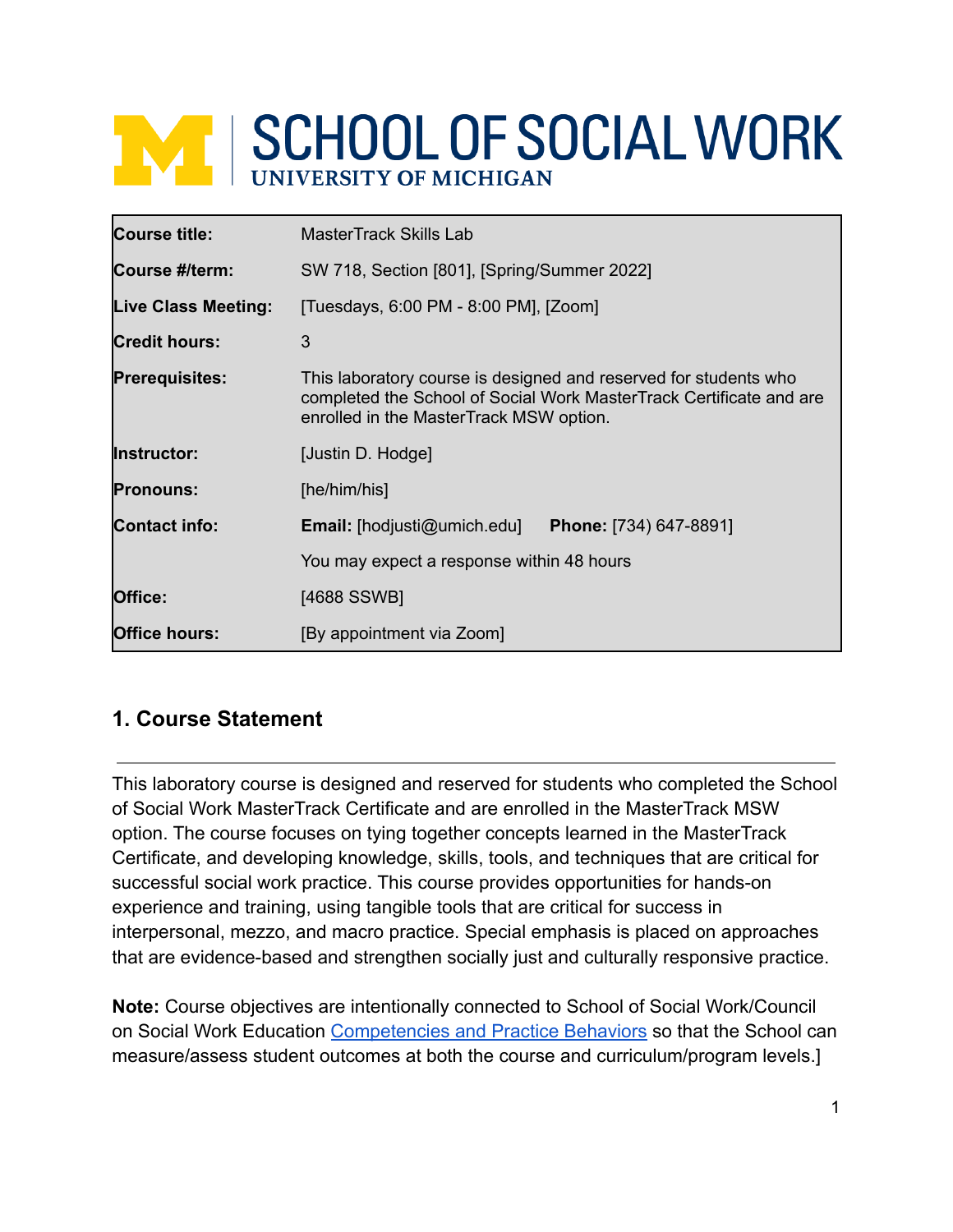#### **a. Course Description**

This course is designed to be interactive and seminar/discussion focused. Because of the hybrid nature of this course, students will be expected to structure their time to complete the course activities, largely outside of class. The course revolves around several major assignments, with project groups meeting regularly through the semester. Discussions/seminars are used as consultation throughout the term. This course supplements the learning that occurred in the MasterTrack Certificate courses and focuses more on skill development and application.

# **b. Course Objectives and Competencies**

Please note that these objectives are covered in the content provided in both the MasterTrack Certificate and SW 718. Evaluation in this course will be inclusive of all of the EPAS competencies noted in these objectives.

- Utilize essential organizational tools and principles to inform practice (Essential 1, 9, 15, 17, 18, 19, 20; EPAS 1, 2, 6, 7, 8).
- Employ effective communication skills in assessing and determining appropriate intervention strategies (Essential 8, 10, 11, 12, 13, 16, 23; EPAS 4, 6, 8).
- Apply a scientific approach to design appropriate interventions based on client and/or community needs (Essential 2, 3, 5, 22, 27; EPAS 4, 6, 7, 8, 9).
- Analyze the roles that social science, history, theory, and culture play in impacting local, national, and international practices and advocacy of social justice (Essential 6, 33, 38; EPAS 1, 2, 3, 6, 7).
- Advocate for current and relevant social justice issues incorporating various methods of engagement (Essential 32, 35; EPAS 3, 5).

# **c. Course Design**

Each week, you will be assigned to readings, live meetings, discussions, and/or individual assignments. Additionally, there will be four in-depth projects that will require you to synthesize your knowledge of social work practice. These tasks can be found in each weekly module. Make sure to read the announcements section thoroughly at the beginning of each week. This is where you will find a summary of each week's tasks, any supplemental reading or videos I suggest, and any additional information directed to the class.

# **d. Intensive focus on PODS**

This course will integrate PODS (privilege, oppression, diversity, and social justice) as the framework through which social work practice is viewed. Students will explore how these concepts manifest in social work practice. Students will provide a demonstration of a product or assignment and reflect on the relationship to PODS.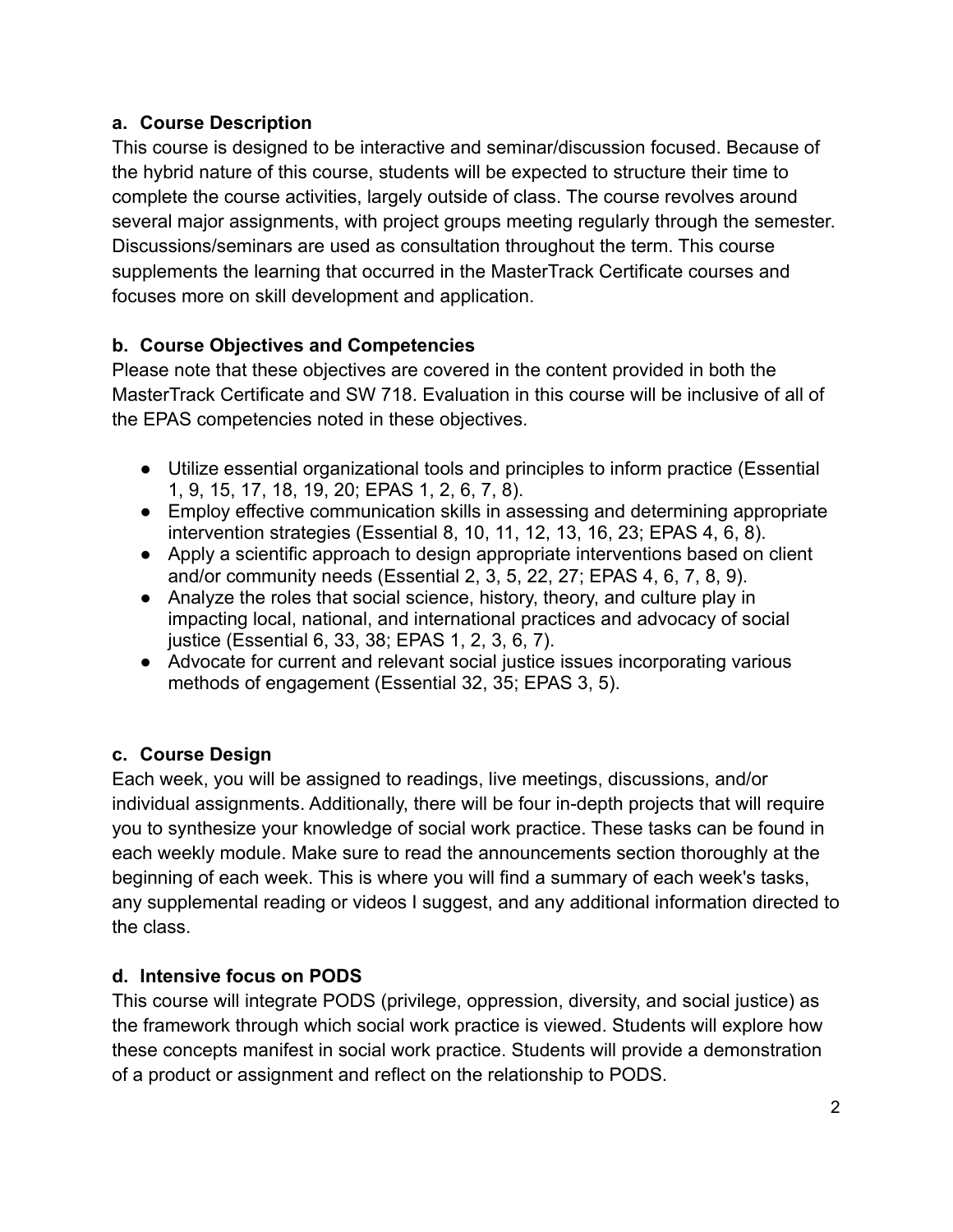This course integrates PODS content and skills with a special emphasis on the identification of theories, practice, and/or policies that promote social justice, illuminate injustices, and are consistent with scientific and professional knowledge. Through the use of a variety of instructional methods, this course will support students developing a vision of social justice, learn to recognize and reduce mechanisms that support oppression and injustice, work toward social justice processes, apply intersectionality and intercultural frameworks and strengthen critical consciousness, self-knowledge, and self-awareness to facilitate PODS learning.

# **2. Class Requirements**

#### **a. Text and Class Materials**

I will place weekly required readings in Canvas, arranged by module. Students are expected to have completed all assigned readings prior to class.

#### b. Class Schedule

The synchronous Live class will meet using Zoom from 6:00- 8:00 p.m. The 7 live synchronous class session dates include: May 17, May 24, June 7, June 21, July 12, July 26, and August 9

This course consists of learning modules that are organized into the following topic areas:

- Module 1: Introduction to Social Work in Practice (Live Zoom Session)
- Module 2: Culture and Practice (Live Zoom Session)
- Module 3: Race, Identity, and Practice
- Module 4: Clinical Practice Models (Live Zoom Session)
- Module 5: Interprofessional Collaboration
- Module 6: Community Engagement (Live Zoom Session)
- Module 7: Organizational Change
- Module 8: Critical Race Theory and Social Work
- Module 9: Racial Inequities and Policy Practice (Live Zoom Session)
- Module 10: The Grand Challenges
- Module 11: Global Social Work Practice (Live Zoom Session)
- Module 12: Final Project Prep Week
- Module 13: Final Presentations and Wrap-Up (Live Zoom Session)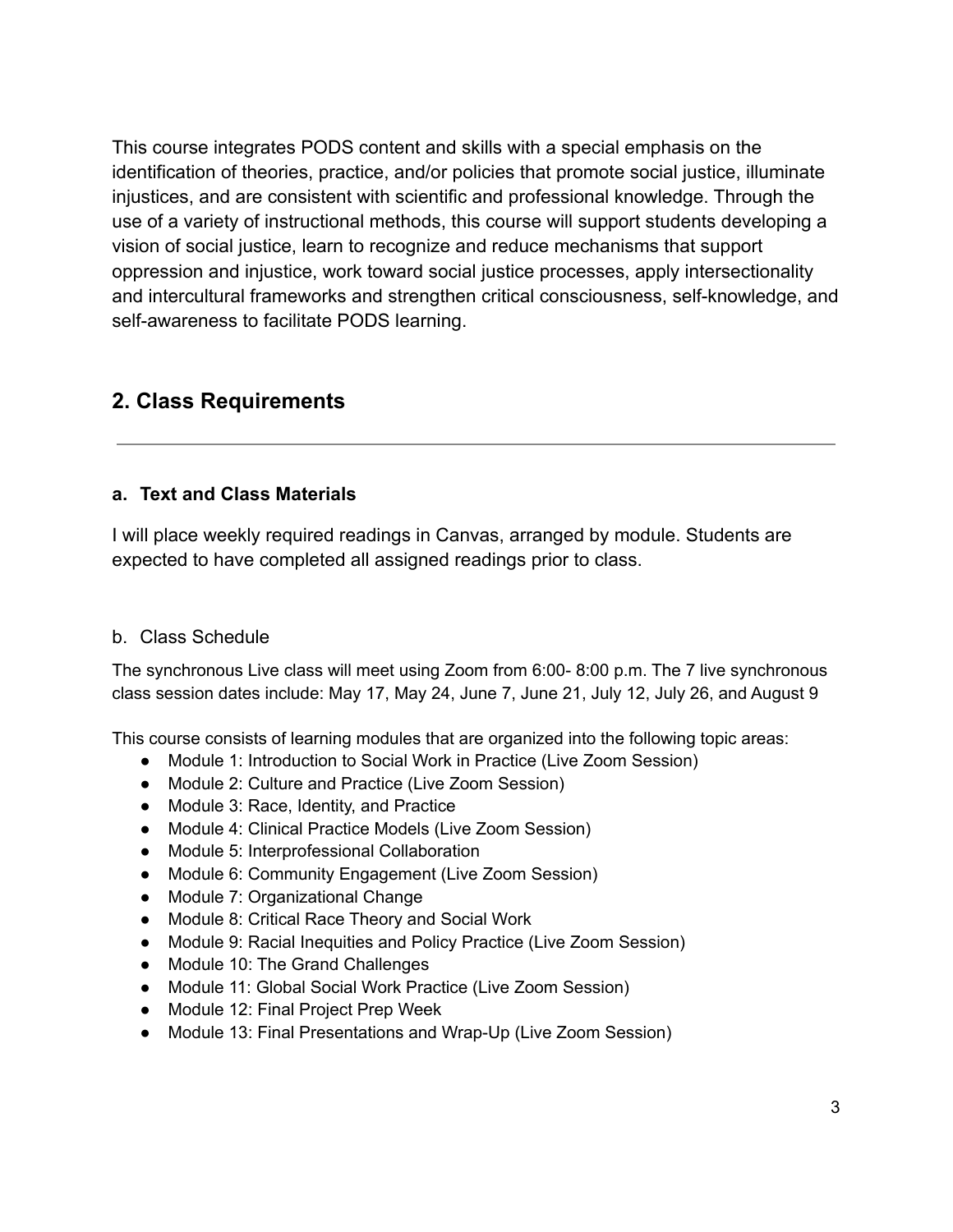#### c. Assignments

In addition to participation in class and weekly online discussions, there are four major assignments:

#### Assignment #1: SIMmersion Simulations (EPAS 6, 7, 8)

These simulations provide students a chance to practice social work skills in an online environment, with an online "client." For this assignment, you will review the lessons within each simulation, and complete each simulation a minimum of four times each. As you complete each simulation, be conscious of issues of oppression and injustice that impact the client and respond appropriately.

In this class, we will be practicing the following skills:

- SIMmersion 1: Gender Affirmative Therapy: Intake with Jemma
- SIMmersion 2: Cognitive Behavioral Therapy: Introducing CBT with Tanisha **Mosley**
- SIMmersion 3: Cognitive Behavioral Therapy: Creating a Change Plan with Melody Denison
- SIMmersion 4: Cognitive Behavioral Therapy: Functional Analysis with Roger Ellison

OR

- SIMmersion 1: Gender Affirmative Therapy: Intake with Jemma
- SIMmersion 2: Suicide Prevention: Assessing Risk with Taye Banks
- SIMmersion 3: Cognitive Behavioral Therapy: Introducing CBT with Tanisha **Mosley**
- SIMmersion 4: Cognitive Behavioral Therapy: Creating a Change Plan with Melody Denison

# Assignment #2: Biopsychosocial-Spiritual Assessment (EPAS 2, 7, 8, 9)

You will conduct an in-depth assessment using one of the SIMmersion characters as your client. Your assessment must attend to the client's ecosystem and competently addresses issues of oppression and injustice that impact the client.

The assignment involves the completion and submission of four components:

● A complete written Biopsychosocial-Spiritual Assessment (approximately 4–5 pages)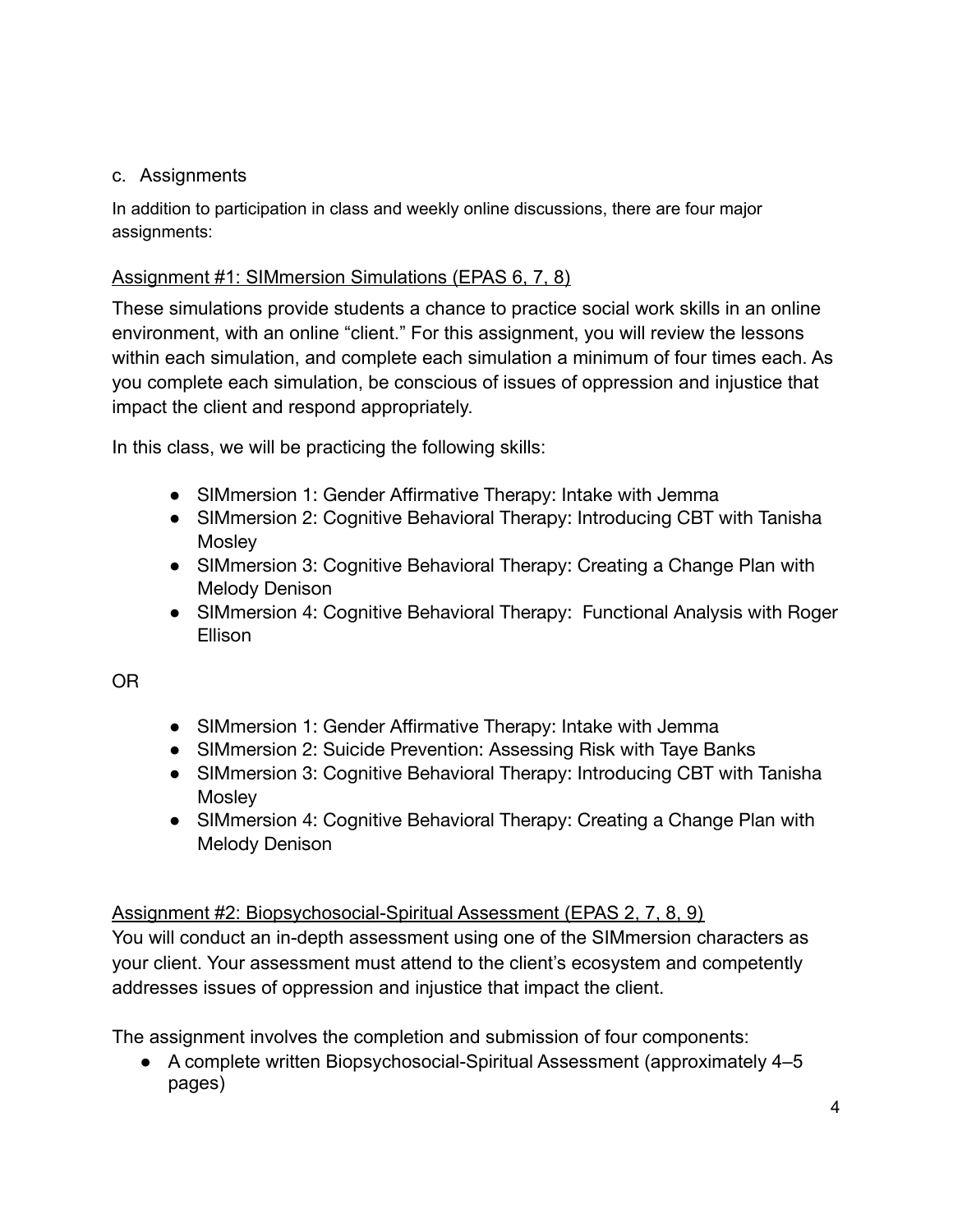- A Clinical Intervention Plan (approximately 2–4 pages)
- A written reflection on your experience with this assignment (approximately 2–3 pages)

#### Assignment #3 Policy Report Worksheet (EPAS 3, 4, 5)

This assignment consists of a policy worksheet. It is designed to help students identify a concise policy problem starting with a general interest area. The worksheet components are useful in developing the intellectual building blocks for writing other policy documents such as policy reports, policy memos, white papers, or policy briefs.

The worksheet requires thoughtful consideration of topics, narrowing your interest area, and library-based research in order to complete. Please use your time wisely throughout the semester to complete it.

#### Assignment #4: Macro Social Work Assignment (EPAS 4, 7, 8, 9)

This is a group assignment and has three parts: 1) identification of a community or organizational issue; 2) development of an intervention plan for the identified issue; and 3) presentation of the identified issue and proposed plan (solution) to a stakeholder group. In identifying and assessing the issue, attention should be given to how individuals experience it differently based on their holding of marginalized or privileged identities. Your intervention plan should describe how its enactment would advance social justice in the community or organization of focus.

While the assignment is not due until the end of the semester with the presentation, it is advised that groups work on this assignment throughout the semester as you learn about assessment and intervention strategies and consult with the instructors.

| <b>Assignment</b>                                      | Due Date                                                                                                                                                              | <b>Percent of Overall Grade</b> |  |
|--------------------------------------------------------|-----------------------------------------------------------------------------------------------------------------------------------------------------------------------|---------------------------------|--|
| <b>Live Class Participation</b>                        | 6 Live Meetings                                                                                                                                                       | 30%                             |  |
| <b>Assignment #1:</b><br><b>SIMmersion Simulations</b> | Complete SIMmersions 1 &<br>2 and submit the complete<br>certificate to Canvas by<br>11:59 PM Week 3 (May 31).<br>Complete SIMmersions 3&4<br>and submit the complete | 10%                             |  |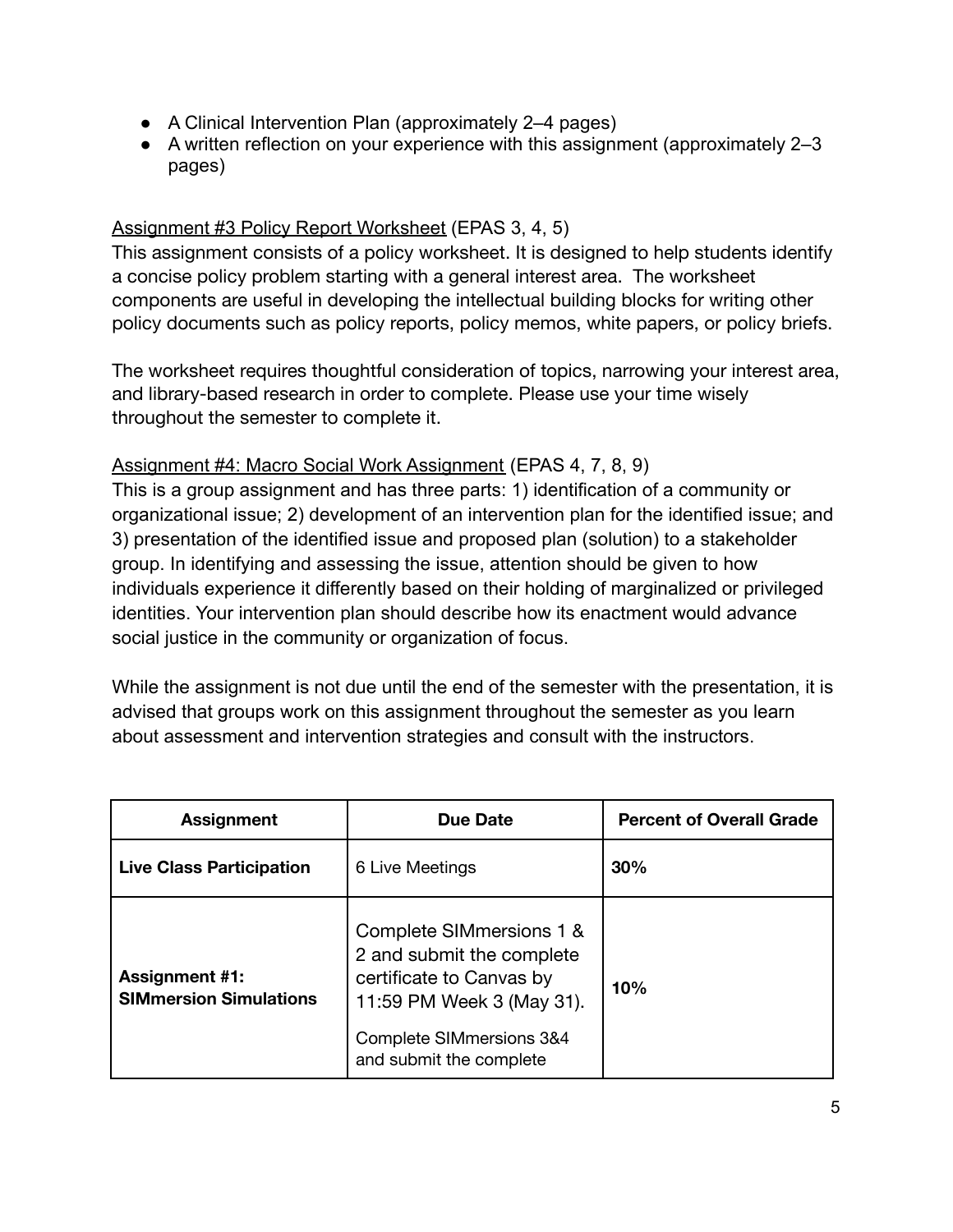|                                                                         | certificate to Canvas by 11:59<br>PM Week 5 (June 14).                                                                                      |     |
|-------------------------------------------------------------------------|---------------------------------------------------------------------------------------------------------------------------------------------|-----|
| <b>Assignment #2:</b><br><b>Biopsychospiritual</b><br><b>Assessment</b> | Complete and submit<br>Assignment #2 to Canvas by<br>11:59 PM Week 9 (July 12).                                                             | 15% |
| <b>Assignment #3 Policy</b><br><b>Report Worksheet</b>                  | Complete and submit<br>Assignment #3 to Canvas by<br>11:59 PM b Week 12 (August<br>2).                                                      | 20% |
| <b>Assignment #4: Macro</b><br><b>Intervention</b>                      | Complete and submit<br>Assignment #4 in Canvas by<br>11:59 PM by Week 13. Your<br>group will present your project<br>in Week 13 (August 9). | 25% |

#### d. Attendance and Class Participation

As a foundation practice course, it is important that you attend each live class session. The class sessions involve skill development experiences that go beyond course readings/learning tasks. Your participation as a co-learner is essential to meet the learning goals for this requirement. If you are not able to attend a particular class session, please notify the instructor prior to the class session so that arrangements can be made for you to address the material that you missed.

**Weekly Participation:** You are expected to read assigned materials, submit assignments, and participate in live class meetings and asynchronous discussions. You should follow the modules sequentially from first to last. Expect to spend 8–9 hours per module—this consists of a 2-hour live meeting and 6.5-hour asynchronous learning activities on a weekly basis.

**Live Class Meeting Participation**: You must attend 80% of the regularly scheduled live class sessions for the semester. Sign into the live class session before it begins and remain engaged for the duration of the session. Consider participating by video, if feasible, and using the webcam on their computer, tablet, or smartphone. Prepare for each live session by engaging the preassigned content and activities. In case of an emergency, you should contact me as soon as possible providing documentation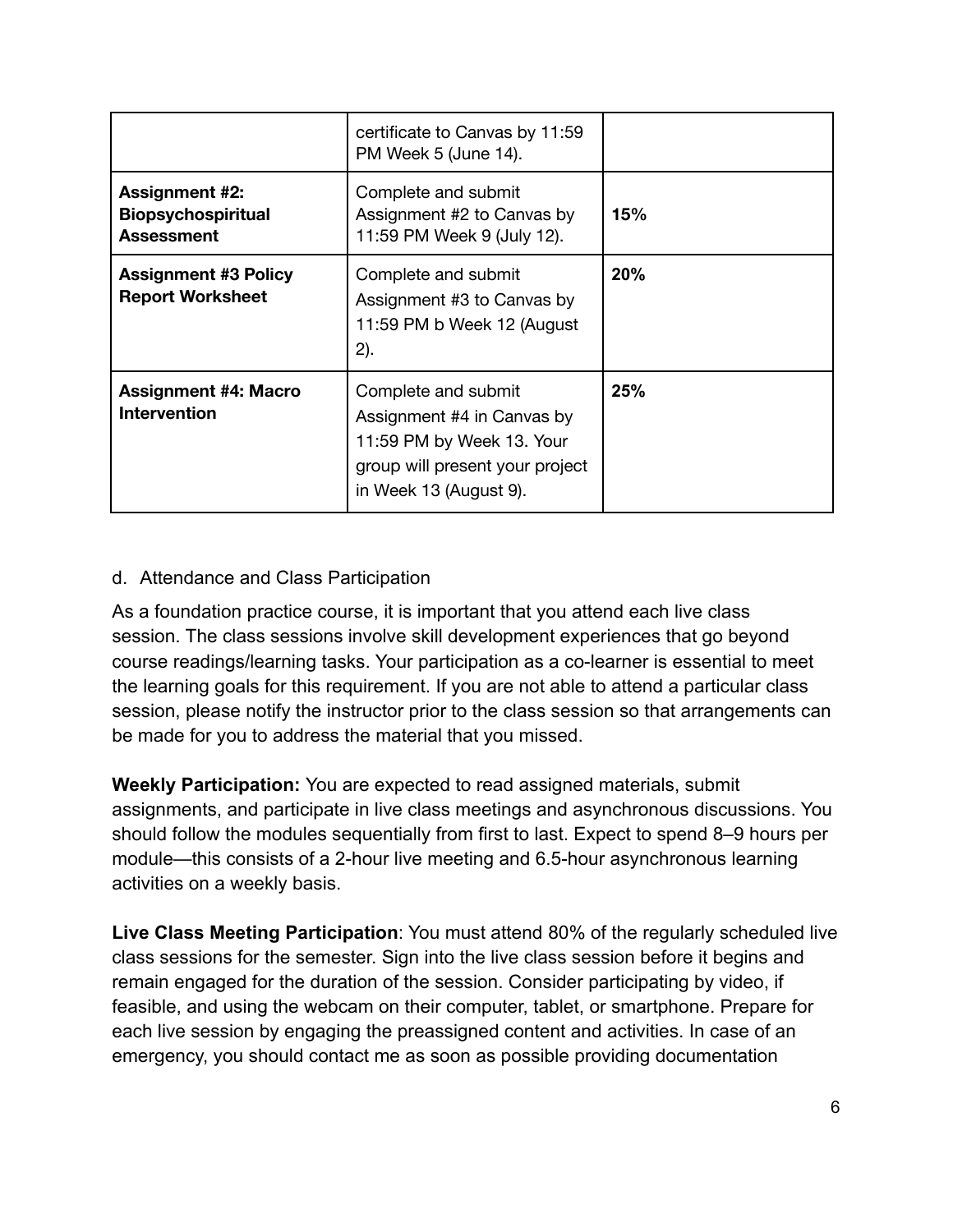supporting the need for any absence. You might be asked to review the recorded class session and submit your reflection no later than three days after the session.

#### **\*Instructor Communication**

Email is the best way to reach me. I try to respond to students within 24 hours or 48 hours at the latest. If you would like to speak to me on the phone or on Zoom, email me and we can set up an appointment.

# **\*\*Technology Requirements**

You must have access to the Internet, preferably high-speed Internet, for the duration of this course. You must have consistent access to a professional word processor and a presentation program such as Google Suite and Microsoft Office. For technological support, please contact the [U-M ITS Service Center.](https://its.umich.edu/help)

- e. Grading
	- Please review the MSW Student Guide policies on Grades [in Academic Courses](http://ssw.umich.edu/msw-student-guide/chapter/1.08/grades-in-academic-courses-and-in-field-instruction) [and in Field Instruction](http://ssw.umich.edu/msw-student-guide/chapter/1.08/grades-in-academic-courses-and-in-field-instruction) as well as **[Student Grievance](http://ssw.umich.edu/msw-student-guide/chapter/1.18/student-grievances) procedures**.

Final grades will be determined on the basis of performance. Letter grades will be allocated as follows:

| $100+$ | A+   | 77-79     | IC+   |
|--------|------|-----------|-------|
| 93-100 | И    | 73-76     | IС    |
| 90-92  | A-   | 70-72     | IC-   |
| 87-89  | $B+$ | $ 67-69 $ | $ D+$ |
| 83-86  | B    | 63-66     | ID    |
| 80-82  | B-   | 60-62     | ID-   |
|        |      | <60       | E     |
|        |      |           |       |

● Assignments will receive a 10% deduction for each day that they are late through the third day (i.e. day  $1 = 10\%$  penalty, day  $2 = 20\%$  penalty, day  $3 = 30\%$ ). Unless there are extenuating circumstances, assignments will not be accepted after the third day. Please ensure that you communicate such circumstances with the instructor at least 24 hours prior to the due date via email, along with necessary documentation (if applicable). Note that these will be handled on a case by case basis, and are at the instructor's professional discretion.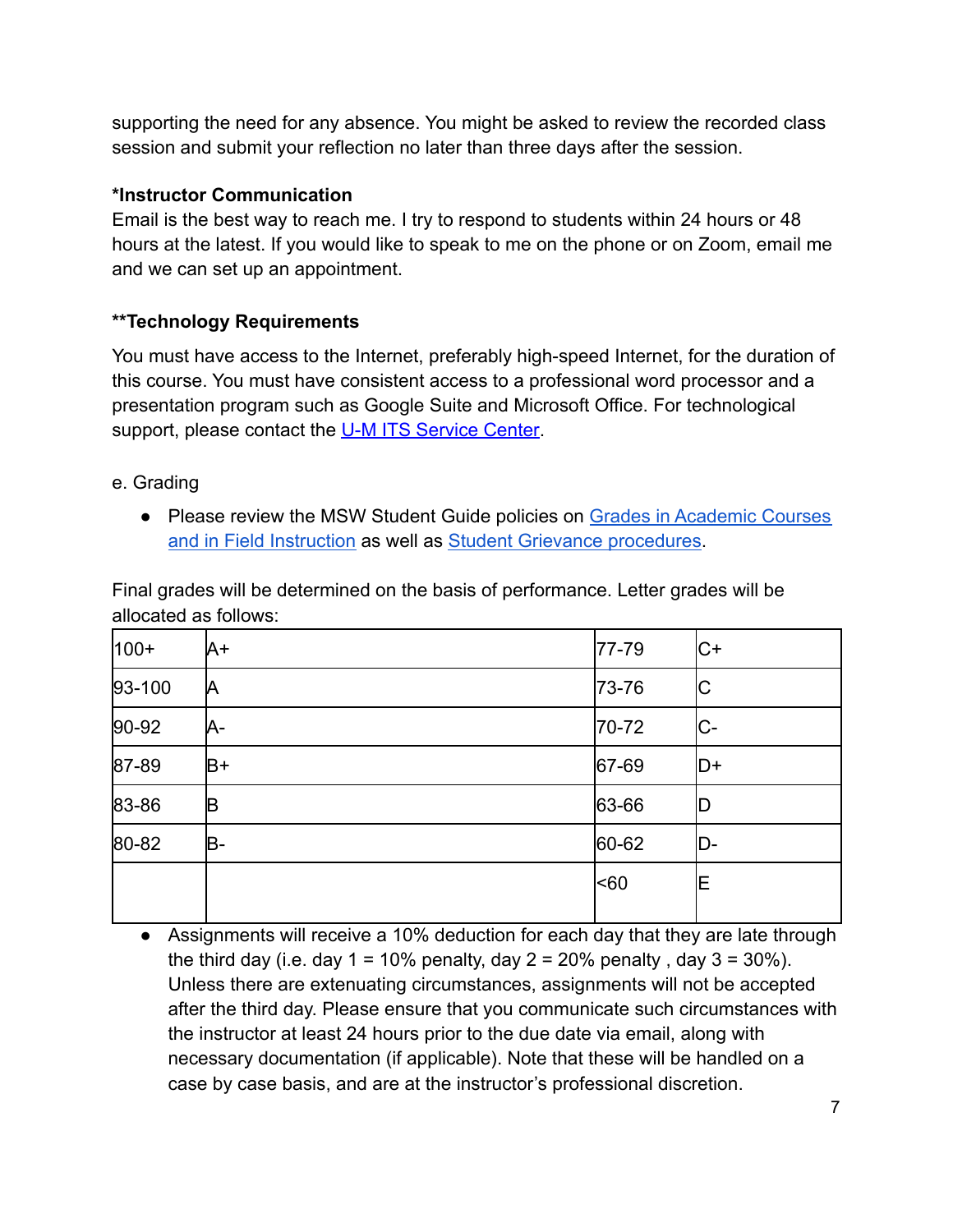● Students can expect to receive grades and feedback on your assignments within two weeks of their due date.

#### f. Class Recording and Course Materials

Audio and video recording of in-class lectures and discussions is prohibited without the advance written permission of the instructor. Students with an approved accommodation from the Office of Services for Students with Disabilities permitting the recording of class meetings must present documentation to the instructor in advance of any recording being done. The instructor reserves the right to disallow recording for a portion of any class time where privacy is a special concern. If the instructor chooses to record a class, they will decide which classes, if any, are recorded, what portion of each class is recorded, and whether a recording is made available on the course management website. On days when classes are recorded, students will be notified a recording is occurring. Class recordings and course materials may not be reproduced, sold, published or distributed to others, in whole or in part, without the written consent of the instructor. Additional information on class recordings can be found in the [Recording and](https://safecomputing.umich.edu/be-aware/privacy/privacy-u-m/videoconferencing/recording-privacy-concerns-faq) [Privacy Concerns FAQ](https://safecomputing.umich.edu/be-aware/privacy/privacy-u-m/videoconferencing/recording-privacy-concerns-faq).

#### g. COVID-19 Statement

For the safety of all students, faculty, and staff on campus, it is important for each of us to be mindful of safety measures that have been put in place for our protection. By returning to campus, you have acknowledged your responsibility for protecting the collective health of our community. Your participation in this course on an in-person/hybrid basis is conditional upon your adherence to all safety measures mandated by the state of Michigan and the University, including maintaining physical distancing of six feet from others, and properly wearing a face covering in class. Other applicable safety measures may be described in the [Wolverine Culture of Care](https://campusblueprint.umich.edu/uploads/Wolverine_Culture_of_Care%20sign_8.5x11_UPDATED_071520.pdf) and the [University's Face Covering Policy for COVID-19.](http://ehs.umich.edu/wp-content/uploads/2020/07/U-M-Face-Covering-Policy-for-COVID-19.pdf) Your ability to participate in this course in-person/hybrid may be impacted by failure to comply with campus safety measures. Individuals seeking to request an accommodation related to the face covering requirement under the Americans with Disabilities Act should contact the [Office for Institutional Equity](https://oie.umich.edu/american-with-disabilities-act-ada/). If you are unable or unwilling to adhere to these safety measures while in a face-to-face class setting, you will be required to participate on a remote basis. I also encourage you to review the [Statement of Student Rights and](https://oscr.umich.edu/statement#1) [Responsibilities](https://oscr.umich.edu/statement#1) and the COVID-related Addendum to [the Statement of Student Rights](https://oscr.umich.edu/sites/oscr.umich.edu/files/2020_statement_addendum_final_approved.pdf) [and Responsibilities.](https://oscr.umich.edu/sites/oscr.umich.edu/files/2020_statement_addendum_final_approved.pdf)